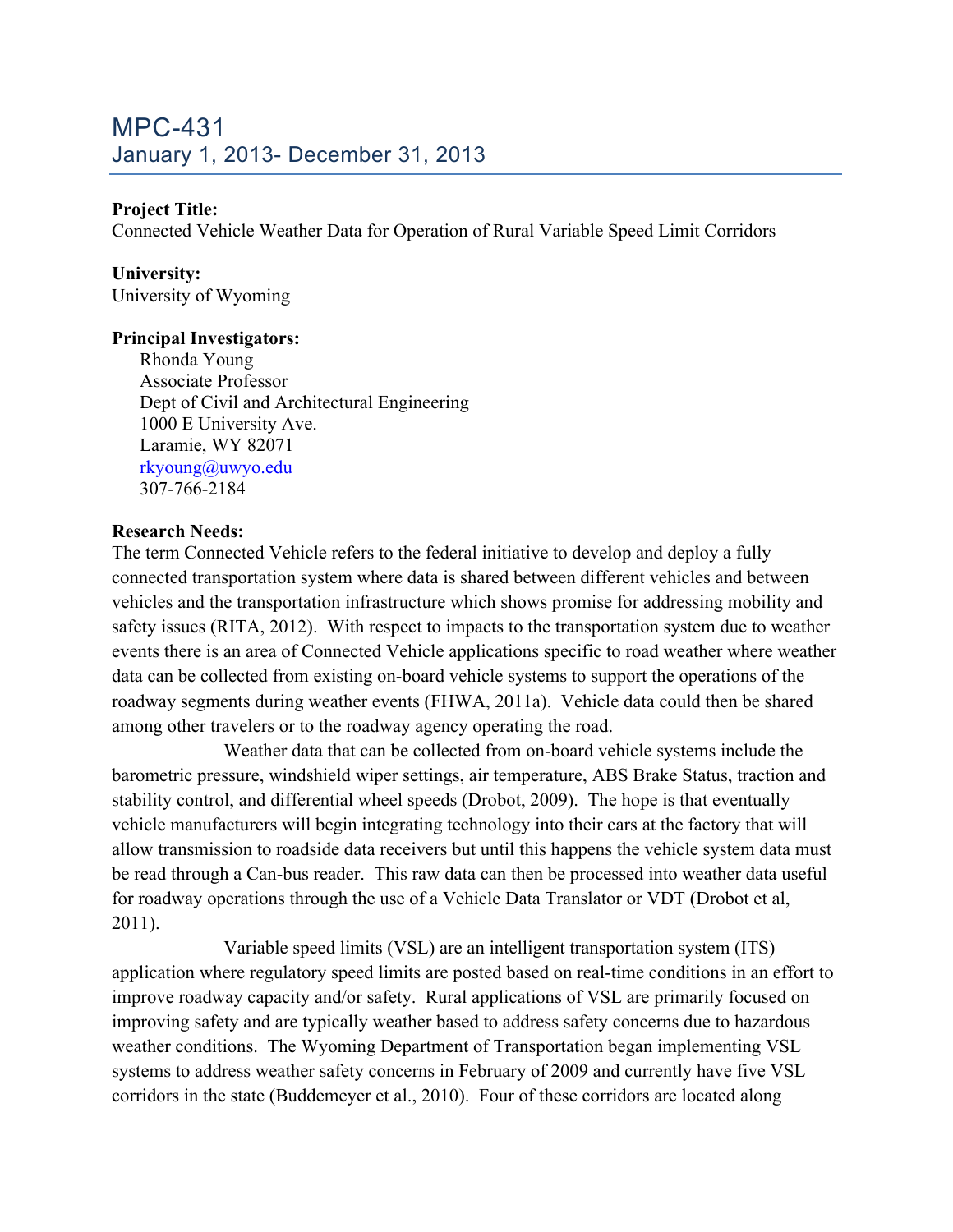Interstate 80 that runs along the southern edge of the state and the latest VSL implemented in October of 2012 is located on a two-lane rural highway that runs across the Wind River Range called South Pass. VSL corridors operate by reacting to real time conditions to post regulatory speed limits so they rely heavily on real time data. A VSL control strategy can be implemented to collect and analyze data to develop suggested speed limits to be implemented by the roadway operator. For weather based control strategies, the weather data is typically collected from roadway weather information systems (RWIS).

RWIS are a common technology deployed by DOTs to collect weather and pavement condition data and are located in close proximity to roadway segments. Currently the FHWA Clarus Initiative shows 2,253 RWIS stations in the U.S. and western Canada (FHWA, 2011b). While the deployment of RWIS stations has seen a large increase in recent years they are still snapshots of weather conditions. When the first WYDOT VSL system was implemented in February of 2012 the 35 mile corridor between the towns of Rawlins and Laramie had a single RWIS station. Since that time the 12 additional RWIS stations were installed when the corridor was lengthened to 52 miles in order provide better coverage of the roadway but that still leaves on average 5 miles between weather stations.

Research into the development of a control strategy for the WYDOT VSL corridors is ongoing but a weather and speed based strategy is currently being tested on the Elk Mountain corridor. Through this research, extensive monitoring of weather variables for three and half winters has been performed. The proposed research would look at the applicability of integrating Connected Vehicle weather data from the Vehicle Data Translator into this control strategy for the Elk Mountain VSL corridor to see if the VSL operations could be improved. The hope is that the continuous data from the VDT would supplement the RWIS data along the corridor to provide a more complete picture of road conditions. The more accurate and reliable the VSL control strategy can become the higher the likelihood of good speed compliance would be. Better speed compliance and lower speed deviations are surrogate measures for improved safety of the corridor.

### **Research Objectives:**

The objective of this research work is to investigate the applicability integrating Connected Vehicle weather data into the existing weather-based control strategy for a rural VSL corridor in an effort to improve the control strategy and increase safety along the corridor.

#### **Research Methods:**

To determine the applicability of using connected vehicle weather data for operation of rural VSL corridors, vehicle-based data will be collected from vehicles that frequently travel the existing Elk Mountain VSL corridor located between the towns of Rawlins and Laramie in Southeastern Wyoming. This corridor has been operated as a VSL corridor since February of 2009 and has been extensively studied in previous research. The corridor is also heavily instrumented with 20 radar speed sensors and twelve road weather information systems (RWIS) stations. Initial conversations with Wyoming Department of Transportation (WYDOT) maintenance officials indicated that it would be feasible to instrument WYDOT maintenance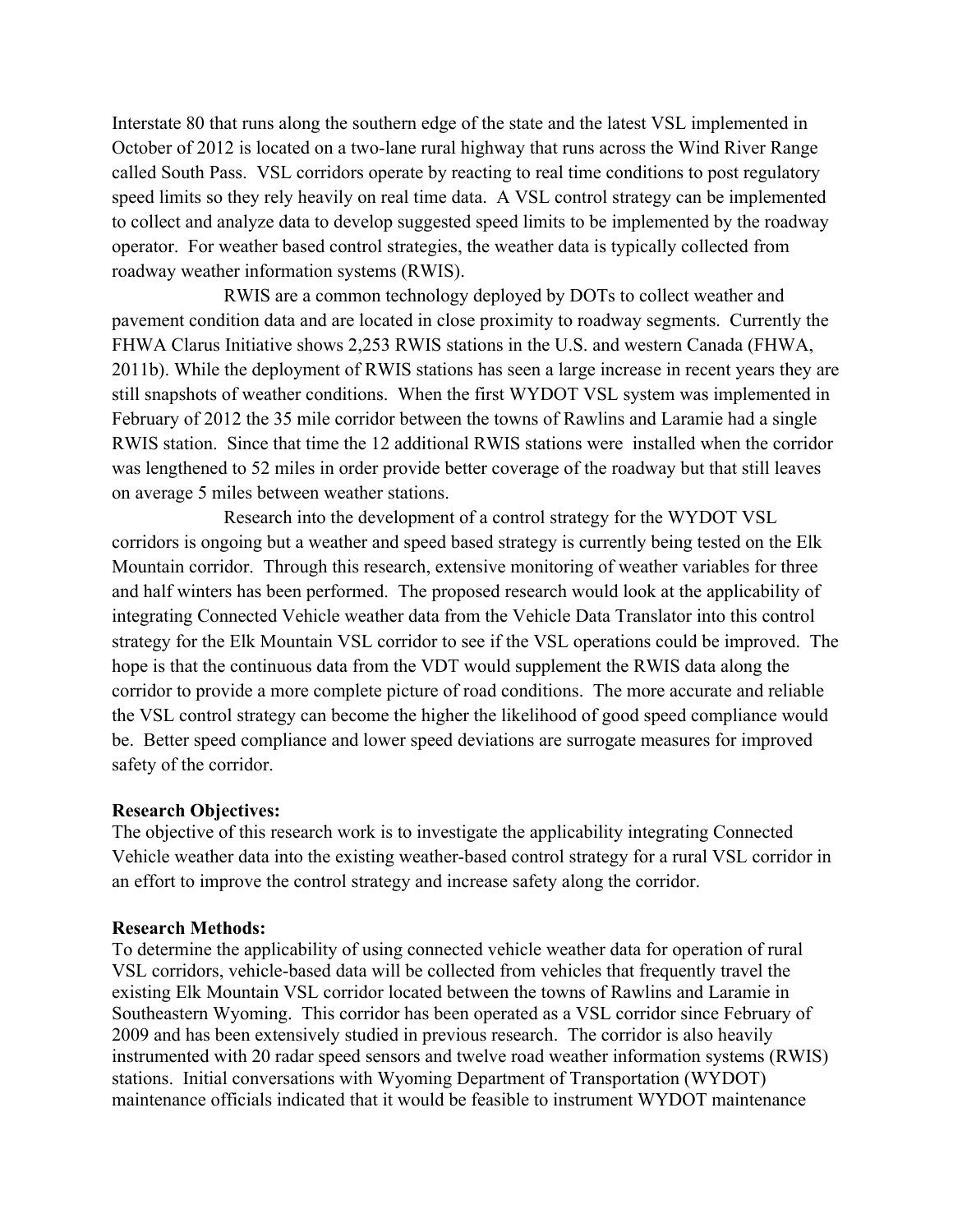vehicles with the aftermarket can-bus readers. Data acquired from the vehicles during 4-6 storm events during the 2013-2014 winter season would then be processed through the Vehicle Data Translator that was developed by the National Center for Atmospheric Research (NCAR) to convert it into weather data. Connected vehicle weather data and RWIS data for the same time periods would be merged and compared to determine the level of correlation between the two data sets.

As mentioned previously, the existing Elk Mountain VSL corridor has been extensively studied over the past several years and part of this earlier research was to develop a weather and speed based control strategy for the setting of posted speed limits. To determine the impact of connected vehicle data on VSL operations the control strategy would be applied to three different cases: 1) RWIS data only, 2) Connected Vehicle data only, and 3) combined RWIS and Connected Vehicle data to determine the change in VSL operations for the three cases during different storm events. Statistical analyses of the cases will be run to determine the differences in VSL operations to determine the suitability of connected vehicle weather data to either enhance or replace roadside weather data.

### **Expected Outcomes:**

The outcome of the project will be a recommendation on the suitability of the connected vehicle data to enhance or replace traditional roadside weather data sources for the operation of rural

#### **Relevance to Strategic Goals:**

The primary focus area for this research is Rural Transportation Operations. The research also addresses issues relating to Heavy Vehicles and Commercial Trucks and Freight Security since the study corridor is 50-70% freight vehicles that incur large losses due to reduced safety and road closures.

#### **Educational Benefits:**

A case study for use in graduate level courses on the topic of Intelligent Transportation Systems would be developed from the study.

#### **Work Plan:**

The methodology for meeting the research objective stated above is broken down in to the following tasks:

- **1.** Install Can-bus readers on WYDOT District 1 maintenance vehicles that frequently drive the Elk Mountain corridor.
- **2.** Run vehicle data from the corridor through NCAR's Vehicle Data Translator and combine data readings with RWIS data from the same period.
- **3.** Rerun estimation models for the VSL corridor control strategy with enhanced data set to determine how the control strategy would change with the addition real-time vehiclebased weather data.
- **4.** Perform simulations of existing and revised control strategies to determine how VSL operation would have changed for past storm events under the two strategies.
- **5.** Analyze data, summarize findings and generate final report and journal articles.